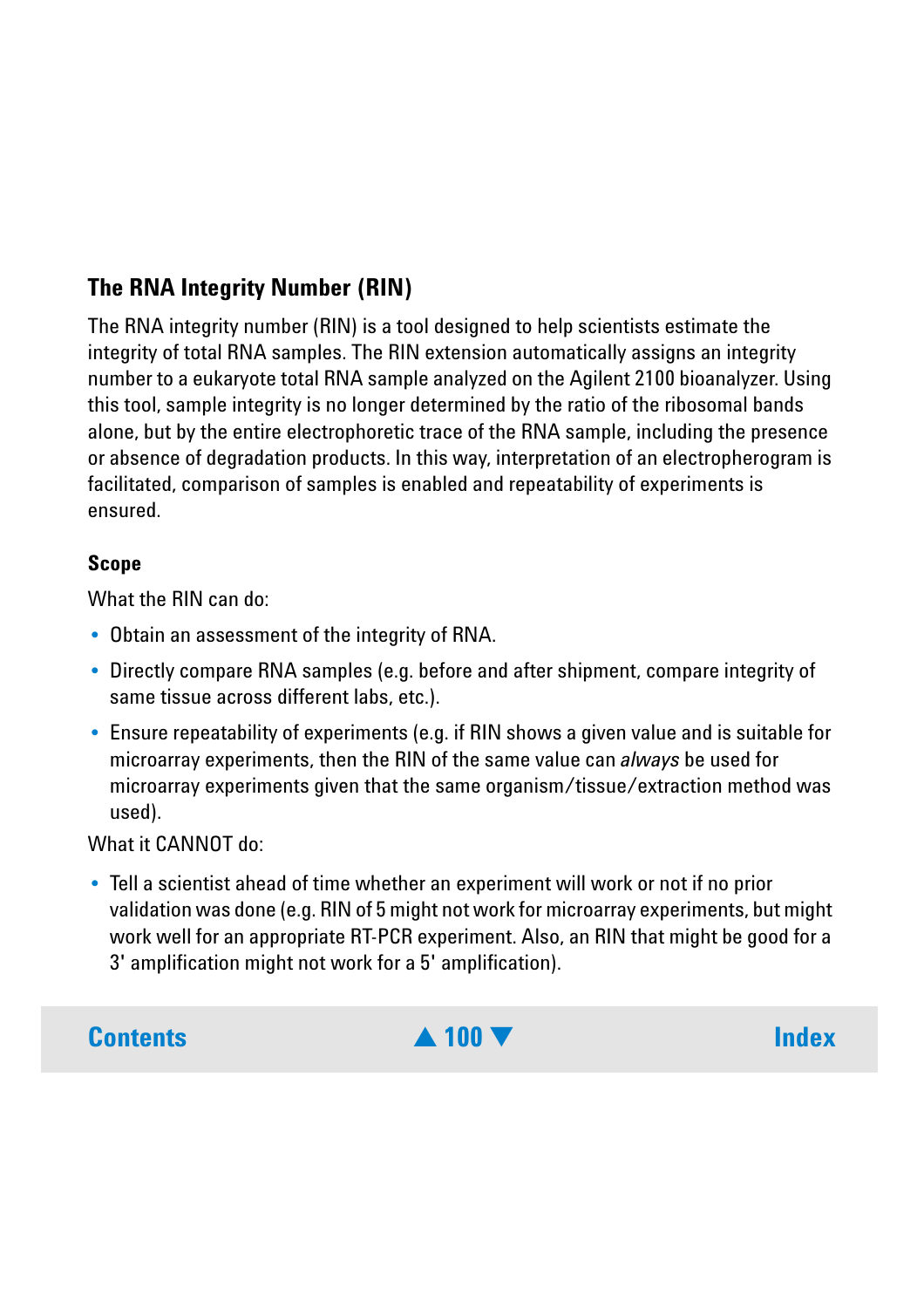<span id="page-1-0"></span>The computation of the RIN is part of data analysis for total RNA samples. The computed RNA integrity number is shown on the *Results* sub-tab of the *Gel* or *Electropherogram* tab of the *Data and Assay* context. It is also included in XML export files and in printed reports.



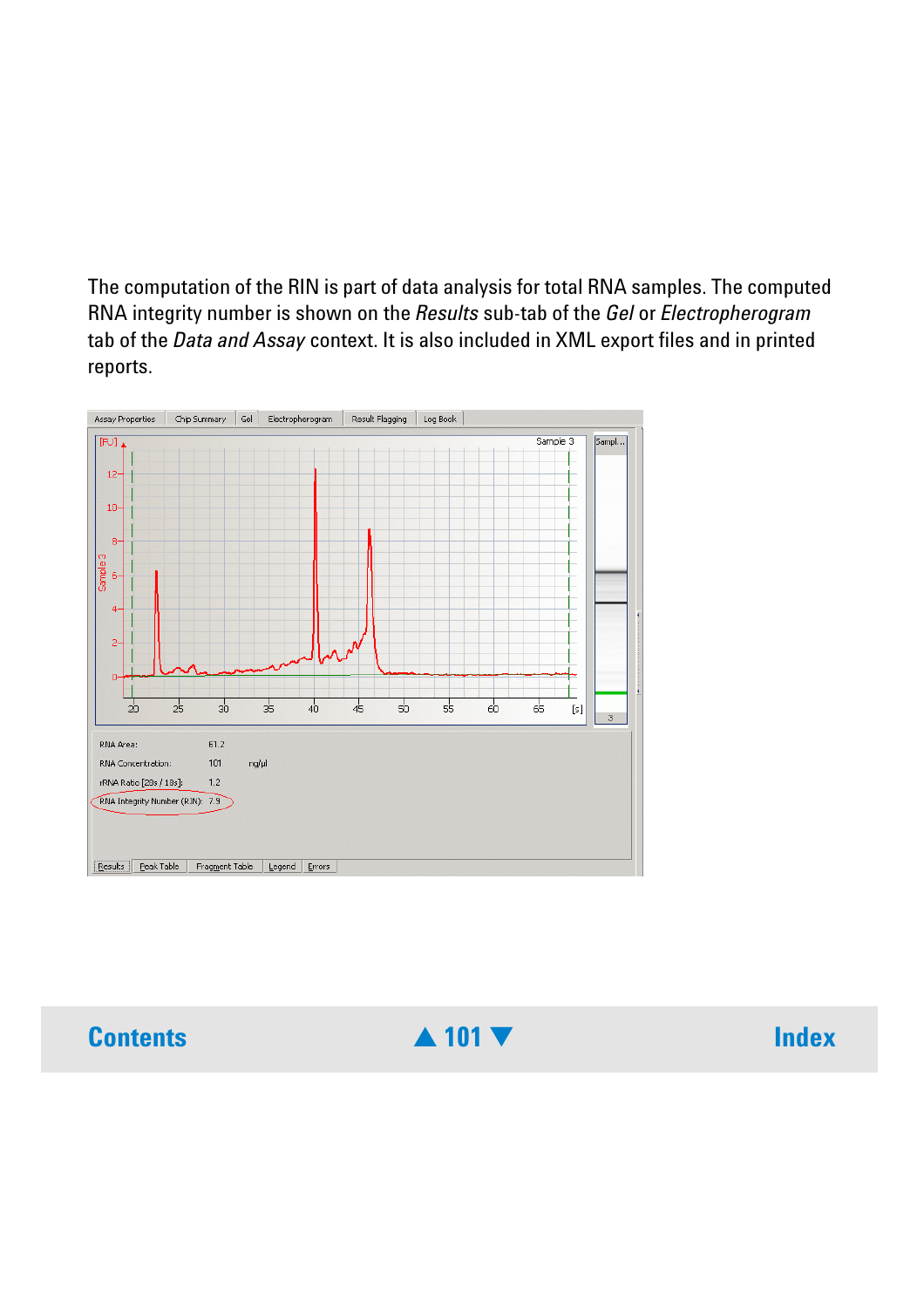# <span id="page-2-0"></span>**NOTE**

Until now, the computation of the RIN has only been validated for eukaryote total RNA Nano samples. The 2100 expert software also calculates the RIN for prokaryote total RNA samples and for the RNA 6000 Pico assay. Be aware that for these samples, the RIN has not been validated in extensive downstream experiments.

Although the lower quantitative limit of the RNA 6000 Nano assay is specified as 25 ng/ul it is recommended to use at least 50 ng/ul for a meaningful RNA integrity number. When using lower concentrations, higher sample to sample variances of the RIN may be observed.

## **Examples for RNA Integrity Numbers**

A database of about 1300 mammalian total RNA samples was created using the RNA 6000 Nano assay. The samples came from different species (mainly human, rat and mouse), tissues, preparation methods, concentrations and degradation states. All samples were classified according to their degradation state. Numbers from '1' to '10' were used as labels. '10' stands for a perfect RNA sample without any degradation products, whereas '1' marks a completely degraded sample. The labels in-between are used to indicate progressing degradation states of the RNA sample. The following figure shows typical representatives for each of the 10 RNA integrity classes.

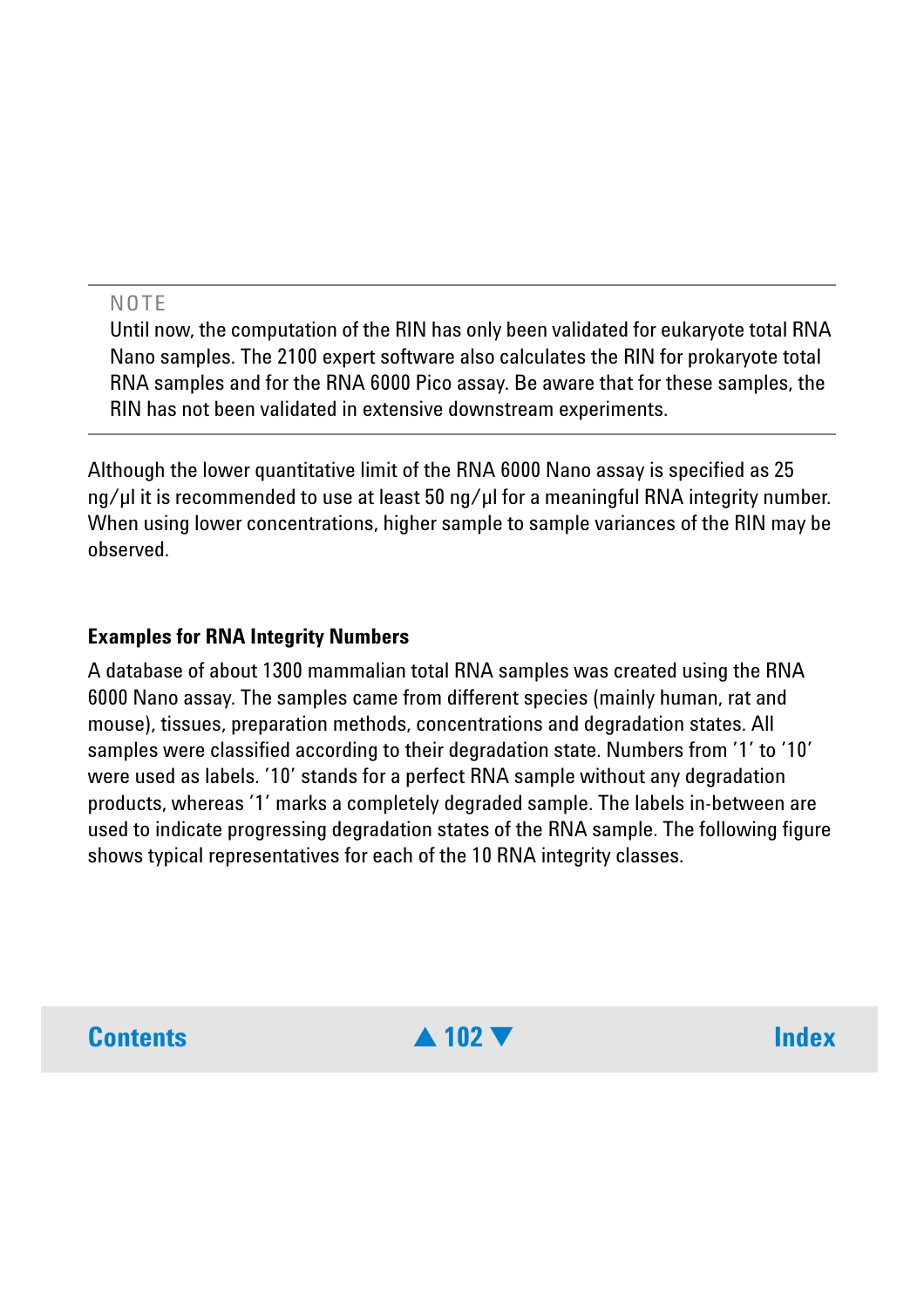<span id="page-3-0"></span>

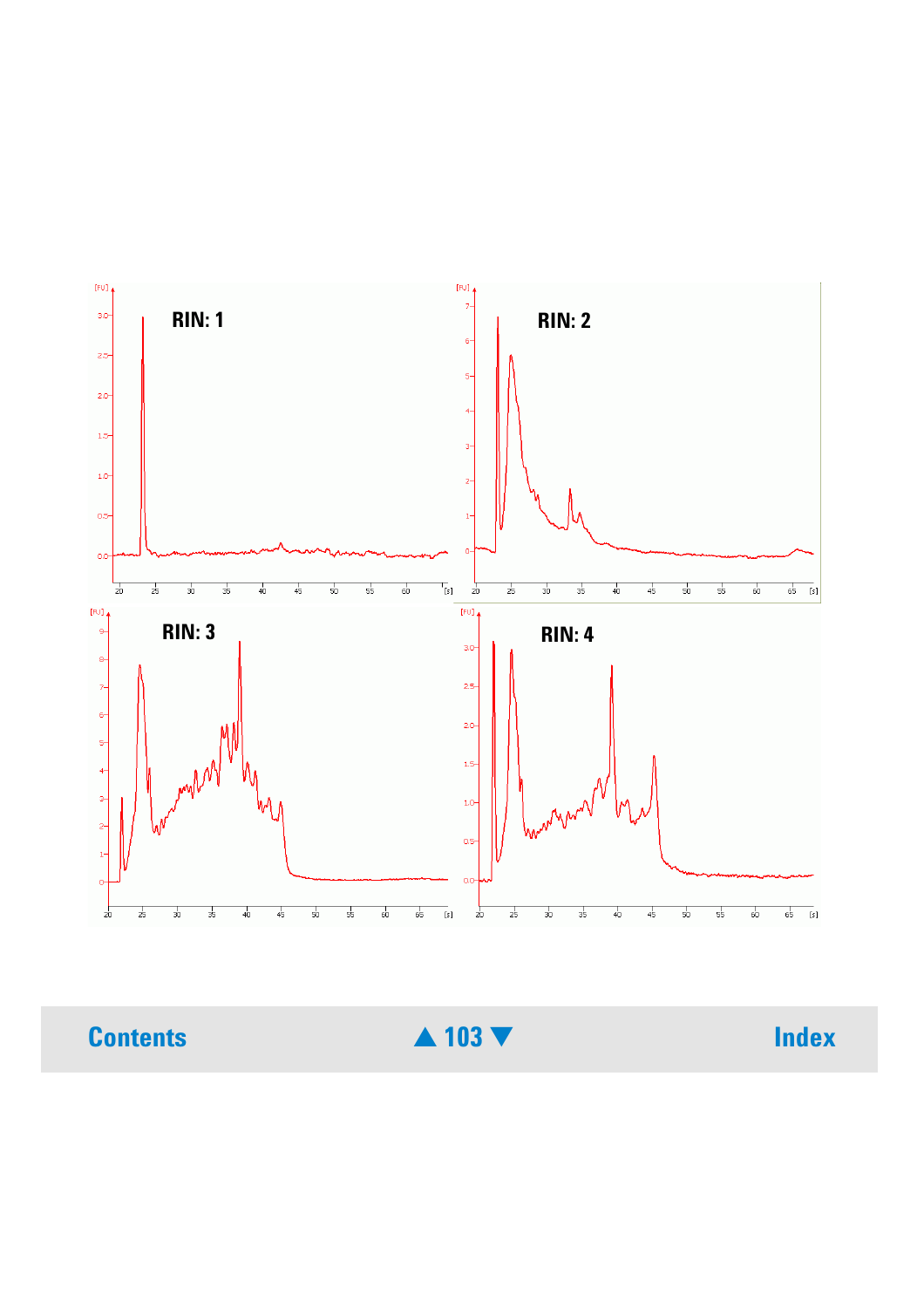<span id="page-4-0"></span>

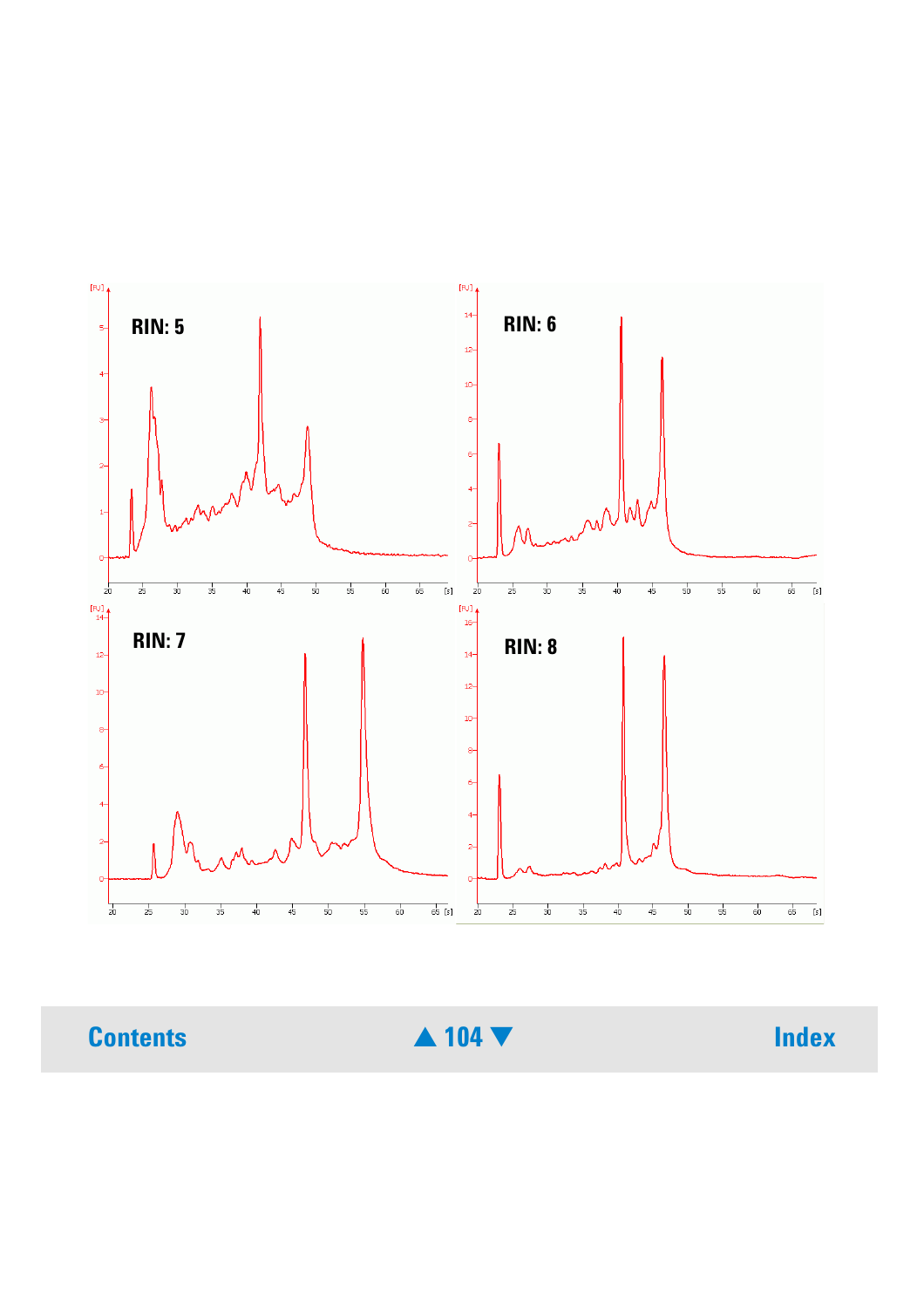<span id="page-5-0"></span>

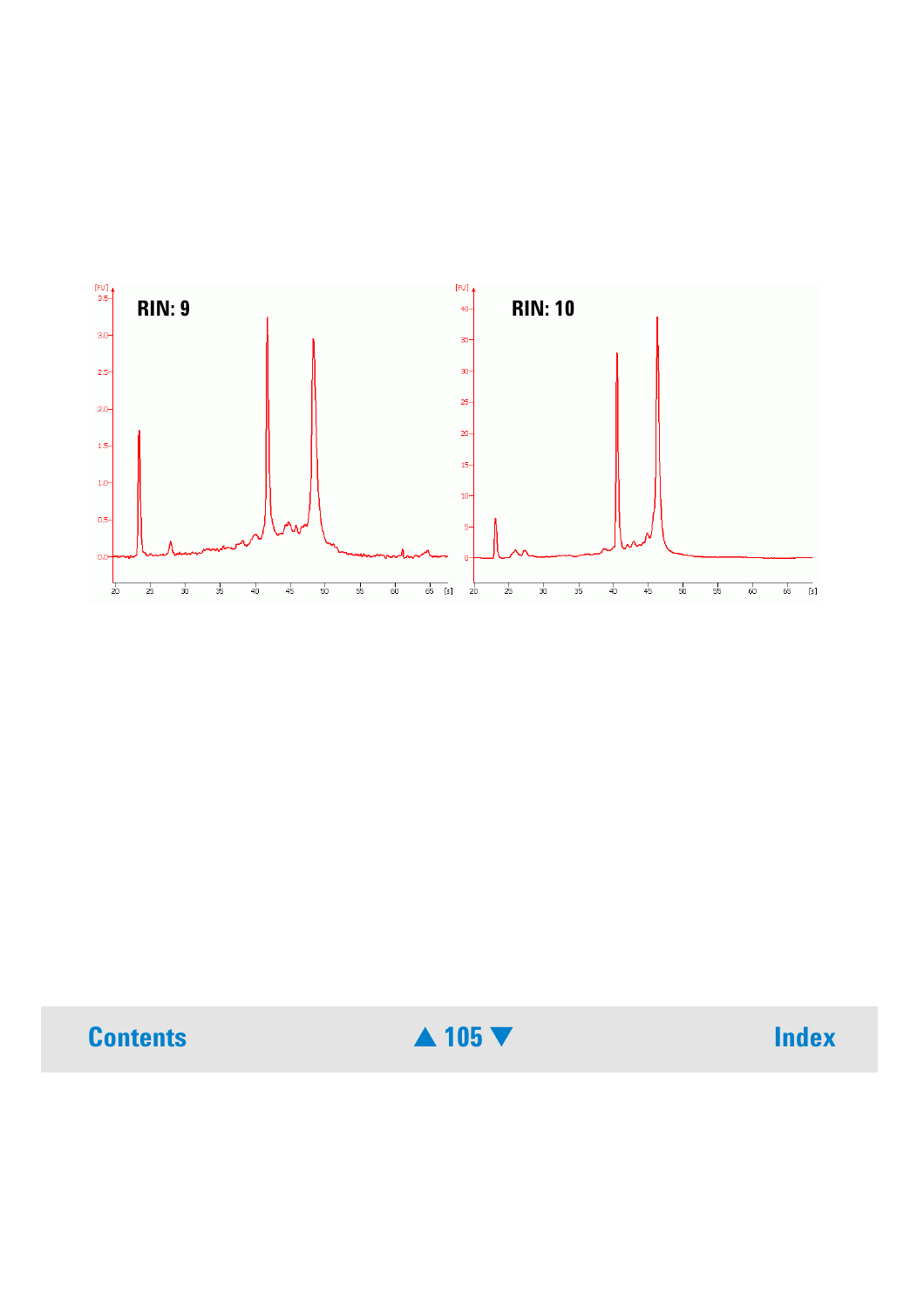# <span id="page-6-0"></span>**Computation of the RNA Integrity Number and Signal Anomalies**

For the computation or the RNA integrity number, the electropherogram is partitioned into regions as shown in the figure below. The lower marker and the 18S and 28S fragments divide the electropherogram into nine regions:



# **Signal Anomalies**

In addition to the computation of the RIN, the data analysis detects various unexpected signals, disturbing the computation of the RIN. Such disturbances are called anomalies. Region anomaly detectors recognize unexpected signals in each region. If detected, the anomaly is displayed in the *Error* sub-tab of the *Electropherogram* and *Gel* tab.

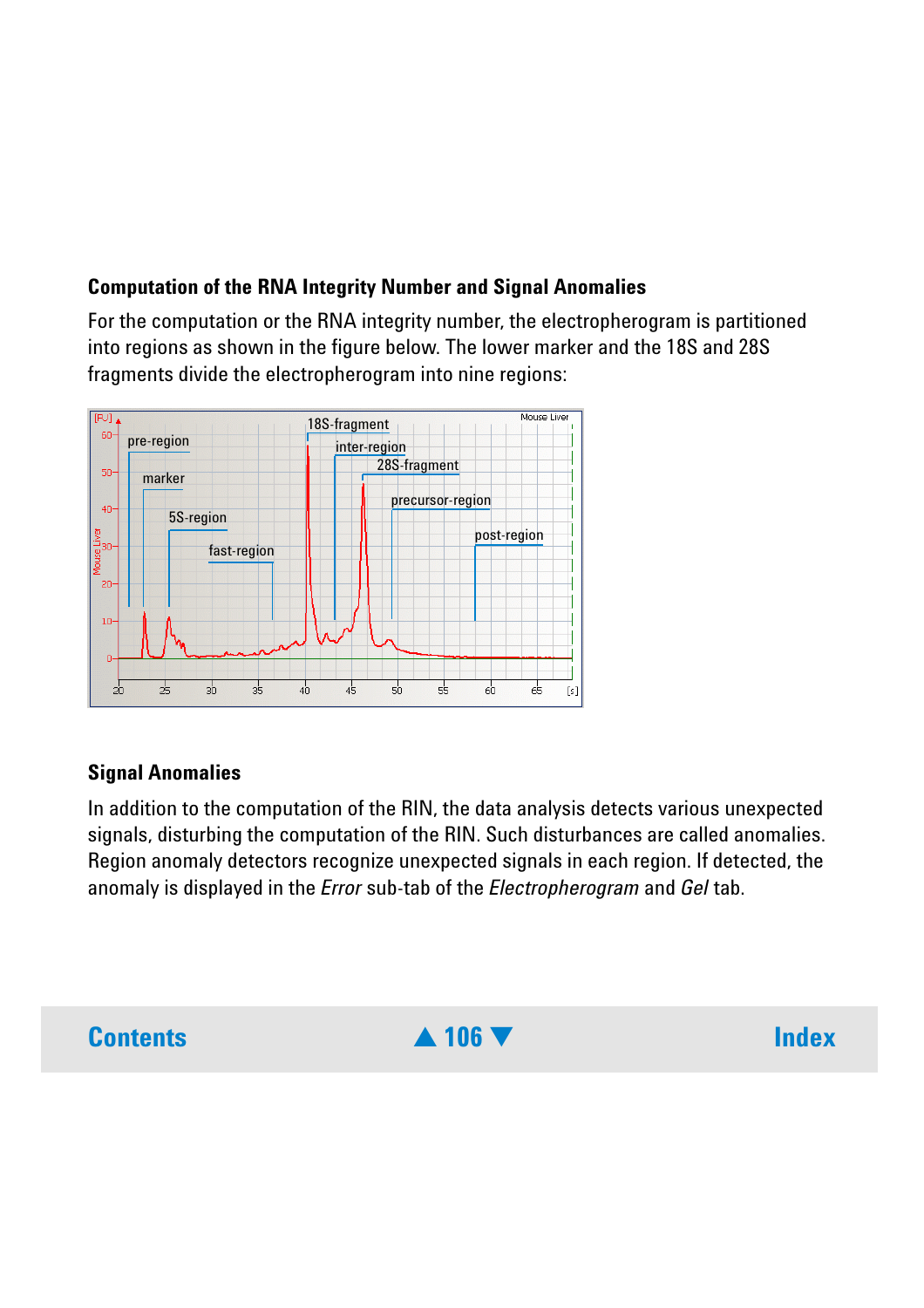<span id="page-7-0"></span>

| <b>Anomaly Description</b>                          | <b>Critical?</b> |
|-----------------------------------------------------|------------------|
| Unexpected baseline signal                          | Yes              |
| Unexpected signal in pre-region                     | <b>No</b>        |
| Unexpected signal in 5S-region                      | Yes              |
| Unexpected signal in fast-region                    | Yes              |
| Unexpected signal in inter-region                   | Yes              |
| Unexpected signal in precursor-region               | <b>No</b>        |
| Unexpected signal in post-region                    | <b>No</b>        |
| Unexpected ribosomal ratio                          | Yes              |
| Unexpected sample type                              | Yes              |
| Unexpected lower marker (compared to previous well) | No               |

Two categories of anomalies were introduced, critical and non-critical. Anomalies in regions interfering with the customer sample RNA are considered critical. They are displayed as errors  $\bullet$  and the corresponding gel lane is flagged red. If a non-critical anomaly is detected, the RIN can still be computed accurately. Therefore non-critical anomalies are displayed as warnings  $\mathbb{R}$  and the corresponding gel lane is flagged yellow. Non-critical region anomalies are pre-region anomaly, precursor-region anomaly and post-region anomaly. The baseline anomaly is detected for signals with fluctuating or

# **Contents** [▲](#page-6-0) **107** [▼](#page-8-0) **Index**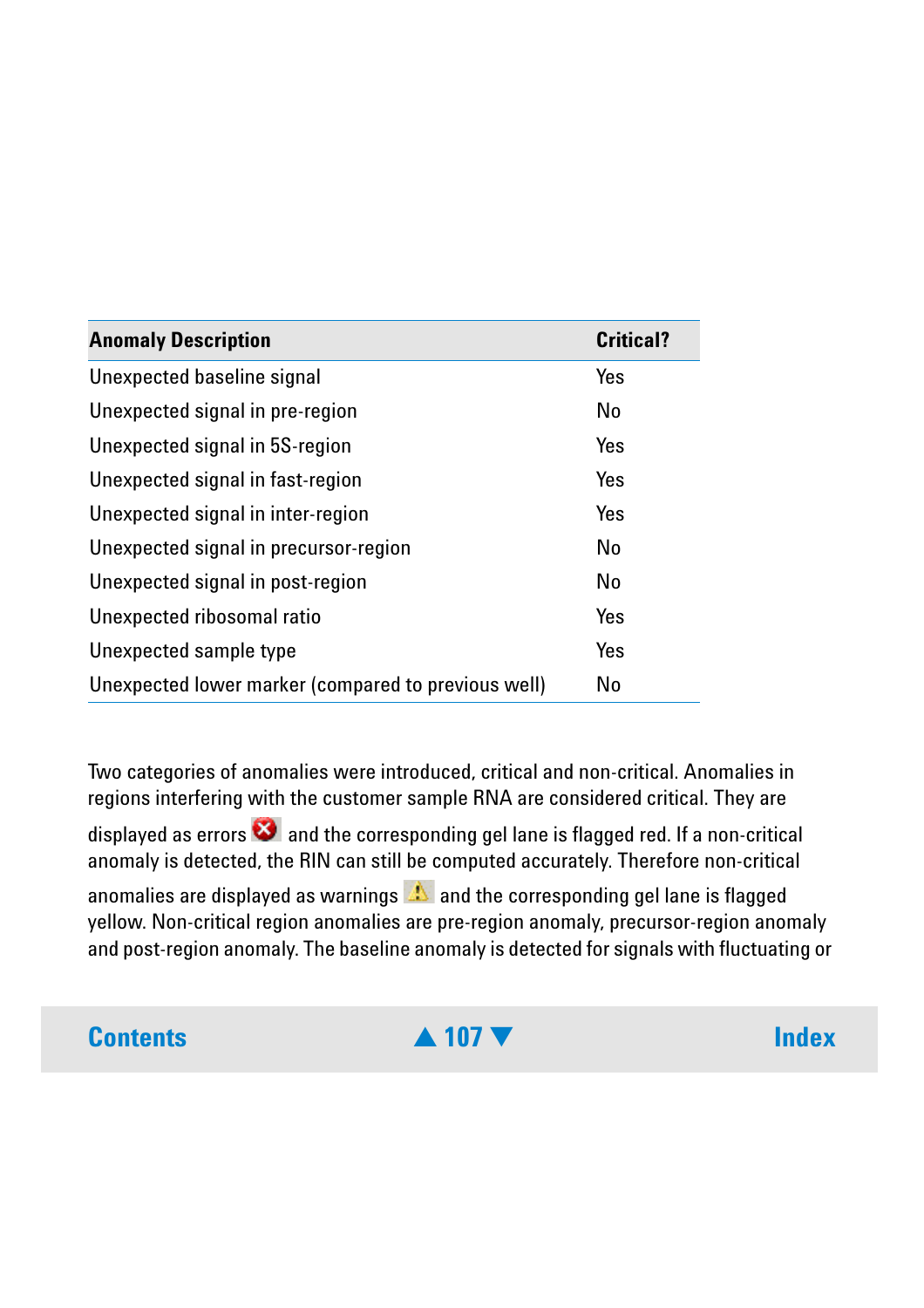<span id="page-8-0"></span>steep baseline. The ribosomal ratio anomaly detects unexpected ratios of the 28S fragment area and the 18S fragment area. The unexpected sample type anomaly is detected for samples which do not fit the standard total RNA profile. The electropherogram below gives an example for a non-critical anomaly in the post-region.



## **Troubleshooting the RIN**

To obtain meaninful and reproducible results, the lower marker and ribosomal bands must be identified correctly. Although the ribosomal fragment identification has been improved, in rare cases (i.e. when analyzing degraded RNA samples) the fragment baseline is not properly set. In this case the user should adjust the baseline settings manually.

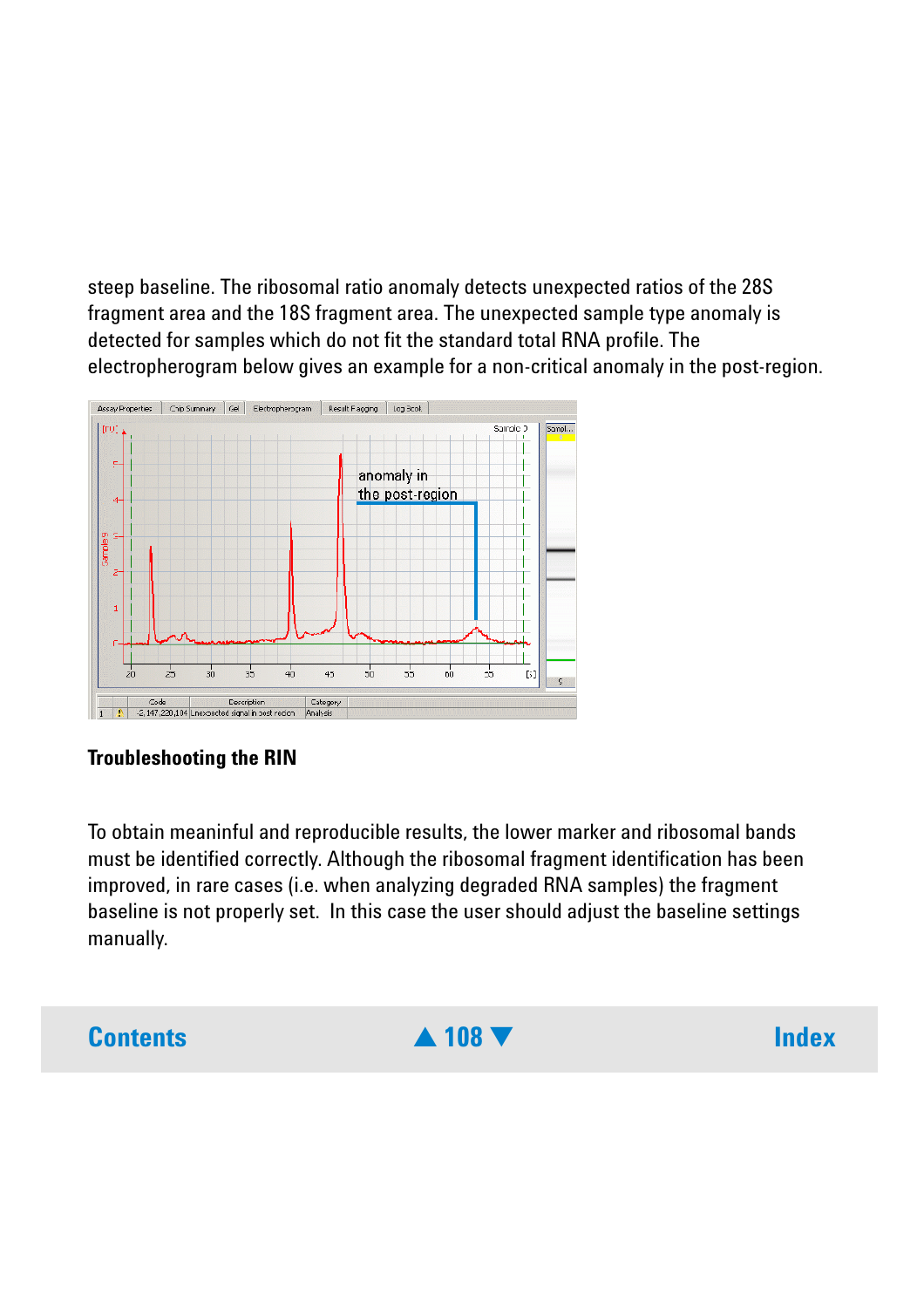## <span id="page-9-0"></span>Example:

'uncorrect' software identification of the ribosomal fragments: RIN=7.2





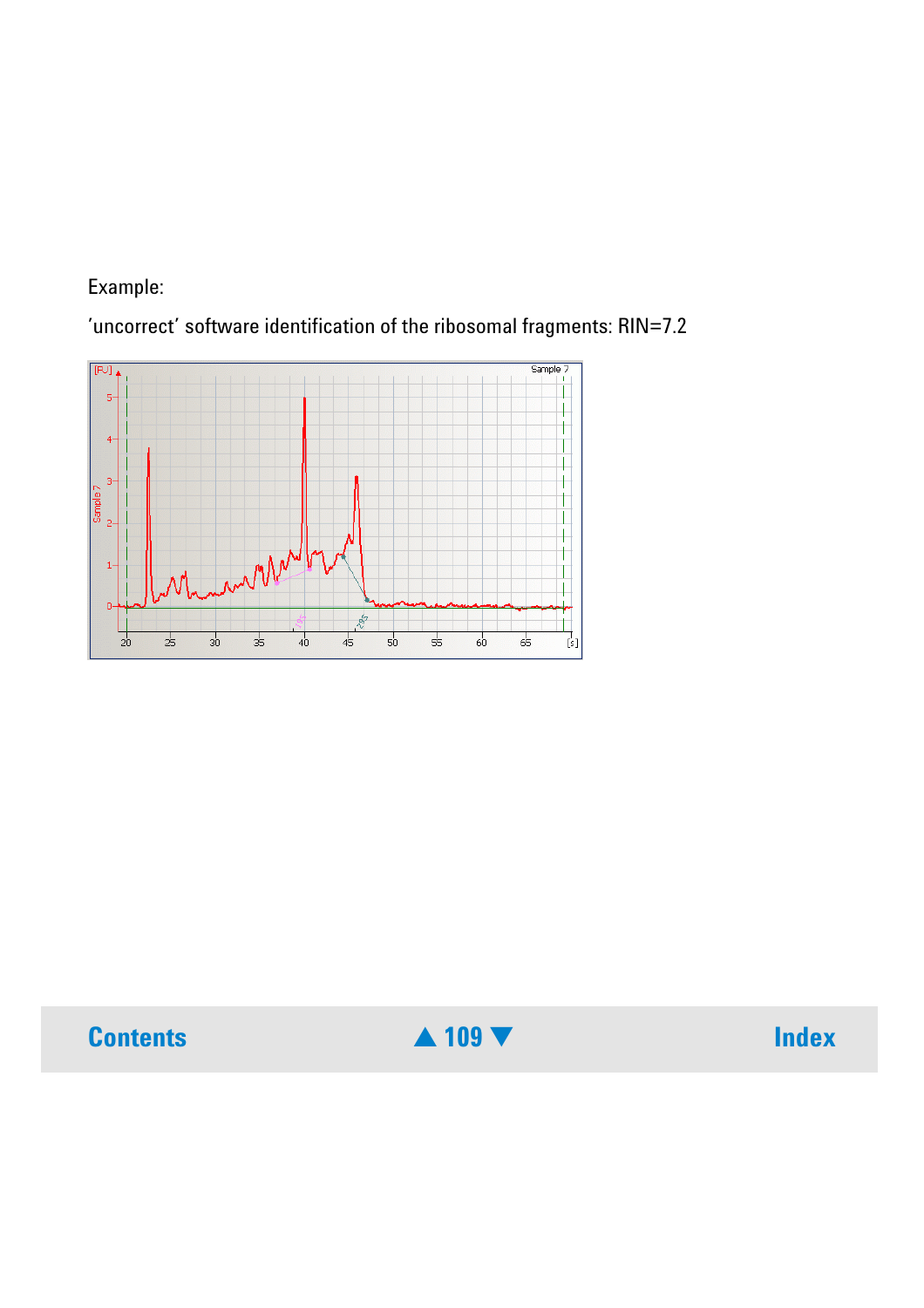## <span id="page-10-0"></span>RNA integrity number after the manual adjustment: RIN=5.7



On details on how to adjust the lower marker and ribosomal bands, please refer to "Changing the Data Analysis" on page 125.



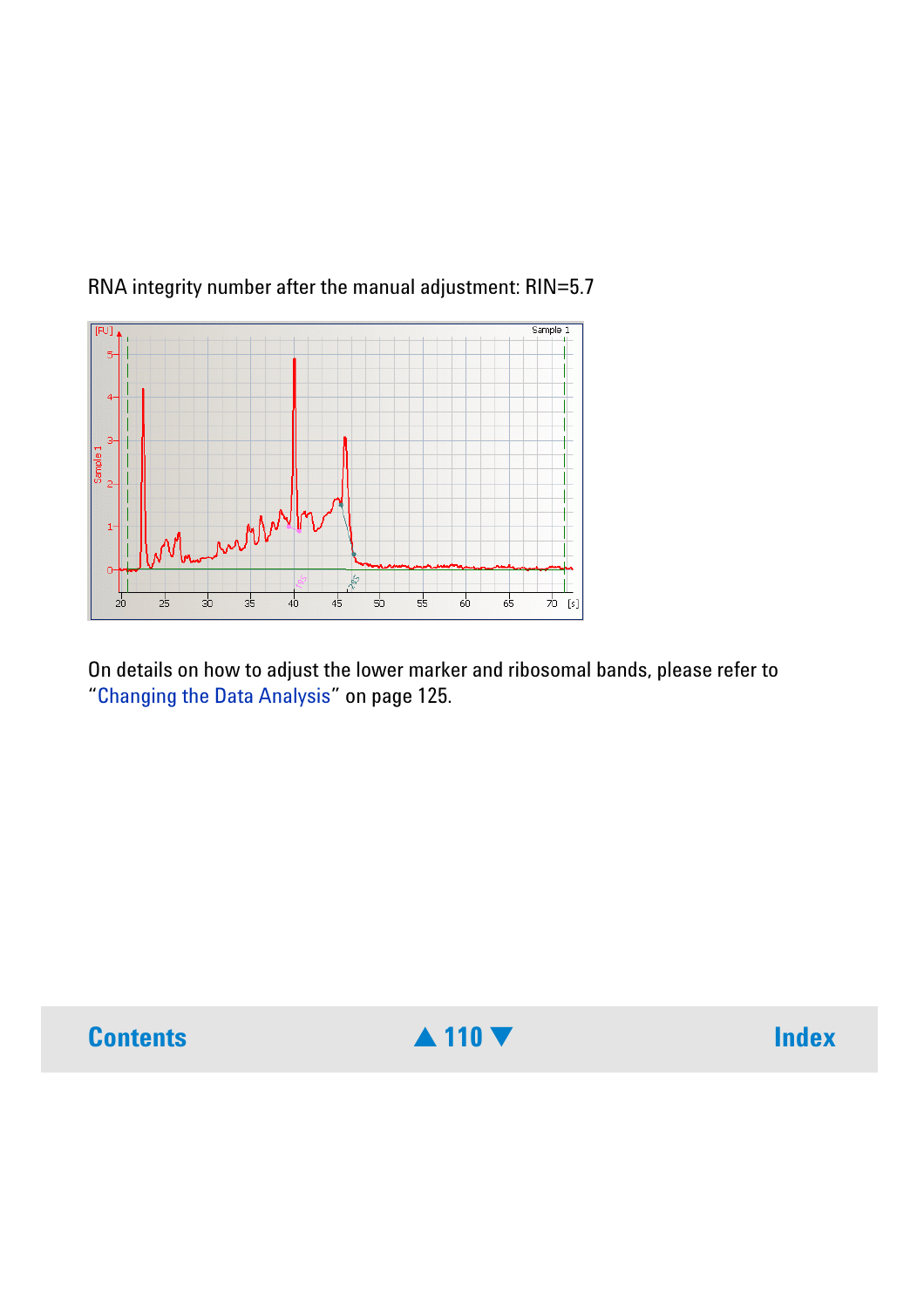# <span id="page-11-0"></span>**Use Models for the RNA Integrity Number**

To take full advantage of the RIN feature, a 2 step use-model is suggested:

**1** Determine the threshold value for the RIN that results in meaningful downstream experiments:



**Correlate RIN with downstream experiment and determine threshold RIN for meaningful results (iterative process)**



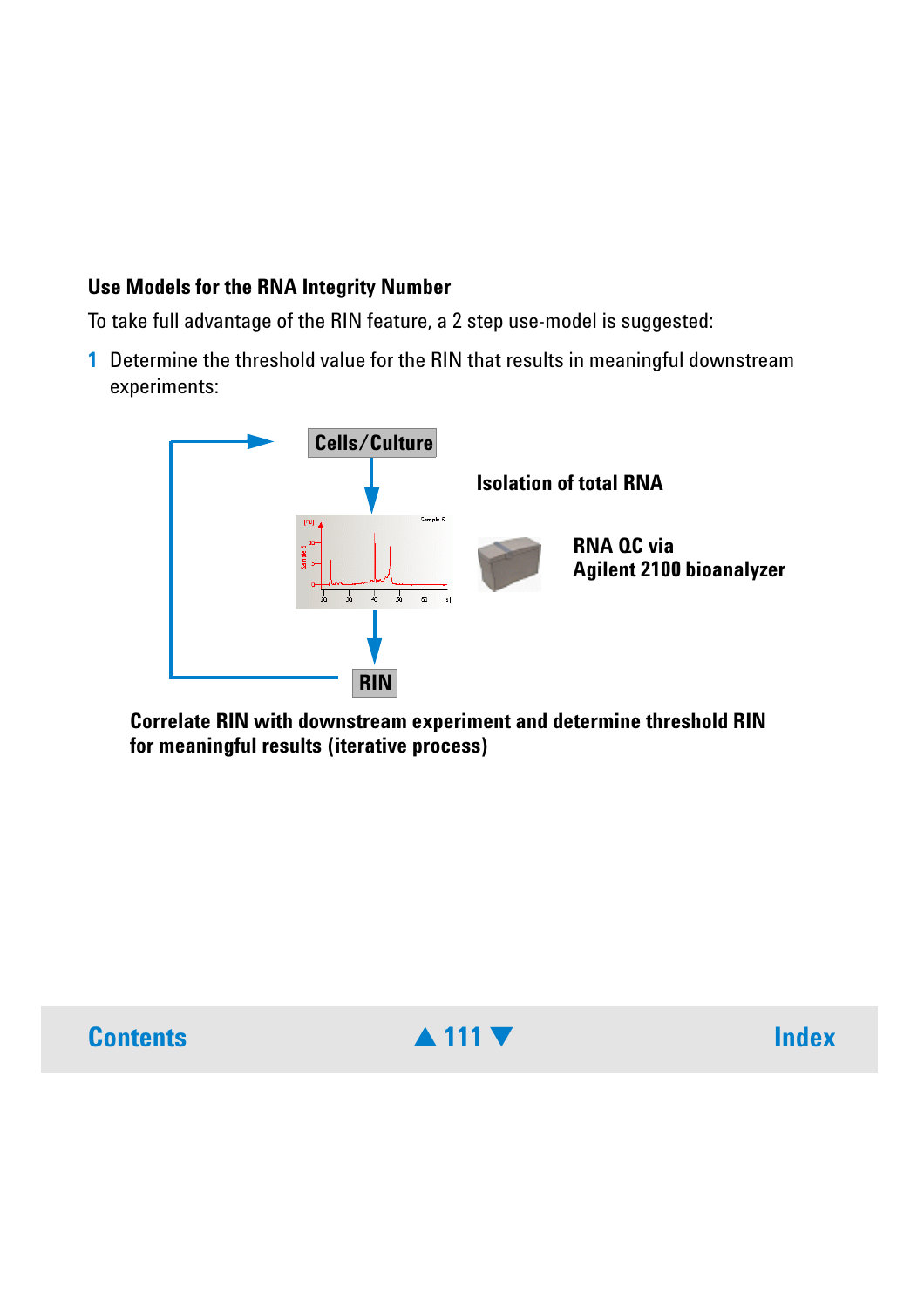<span id="page-12-0"></span>**2** Run standard experiment and use RIN to determine if sample integrity id sufficient: